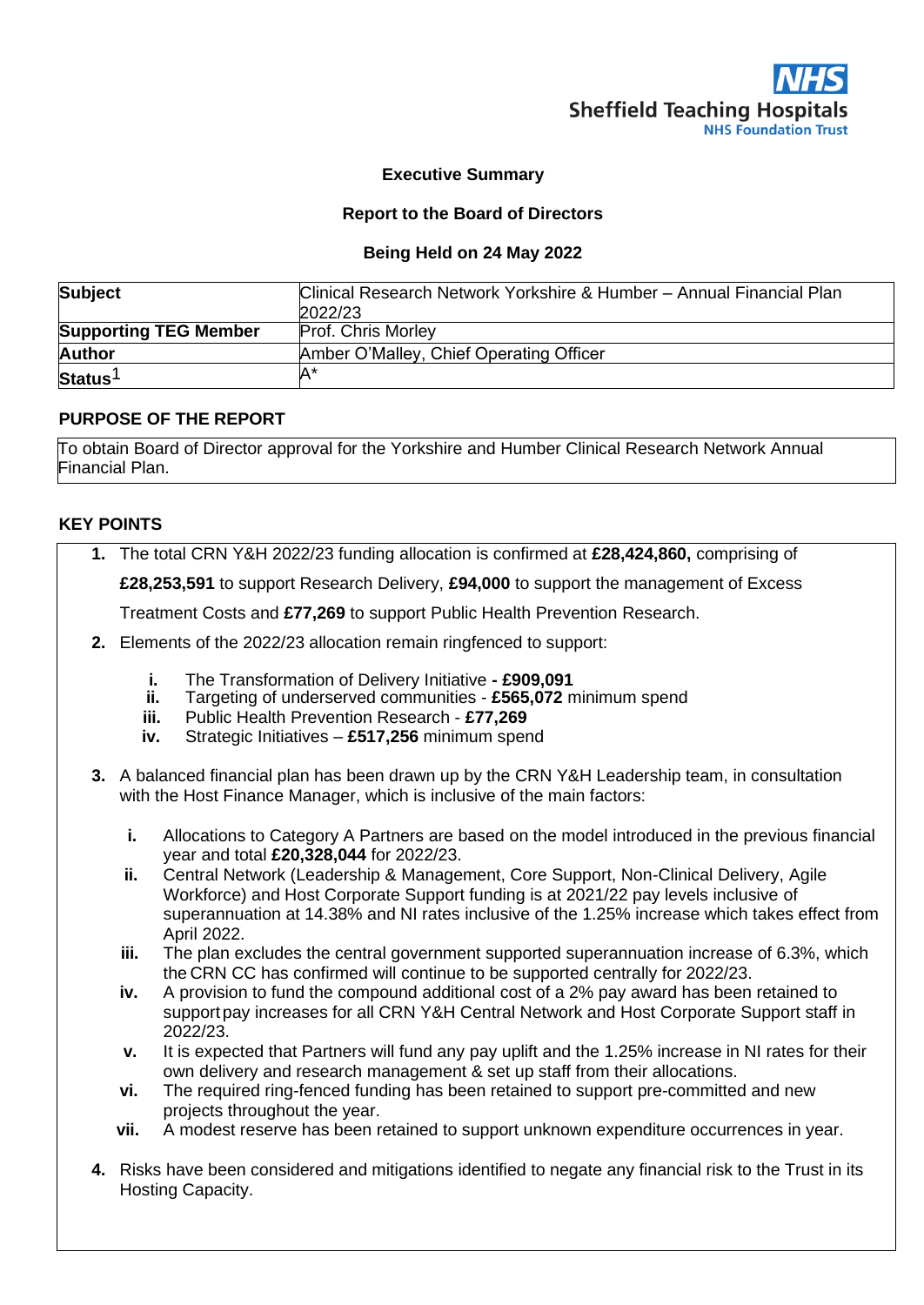## **IMPLICATIONS2**

|   | Aim of the STHFT Corporate Strategy                | Tick as appropriate |
|---|----------------------------------------------------|---------------------|
|   | Deliver the Best Clinical Outcomes                 |                     |
|   | <b>Provide Patient Centred Services</b>            |                     |
| 3 | <b>Employ Caring and Cared for Staff</b>           |                     |
|   | Spend Public Money Wisely                          |                     |
| 5 | Deliver Excellent Research, Education & Innovation |                     |
| 6 | Create a Sustainable Organisation                  |                     |

#### **RECOMMENDATIONS**

That the Board of Directors approves the Yorkshire and Humber Clinical Research Network Annual Financial Plan.

## **APPROVAL PROCESS**

| <b>Meeting</b>               | <b>Date</b> | <b>Approved Y/N</b> |
|------------------------------|-------------|---------------------|
| <b>Trust Executive Group</b> | 18 May 2022 |                     |
| <b>Board of Directors</b>    | 24 May 2022 |                     |

 $<sup>1</sup>$  Status: A = Approval</sup>

A\* = Approval & Requiring Board Approval D = Debate

 $N = Note$ 

<sup>2</sup>Against the six aims of the STHFT Corporate Strategy 'Making a Difference – The next Chapter 2022-27'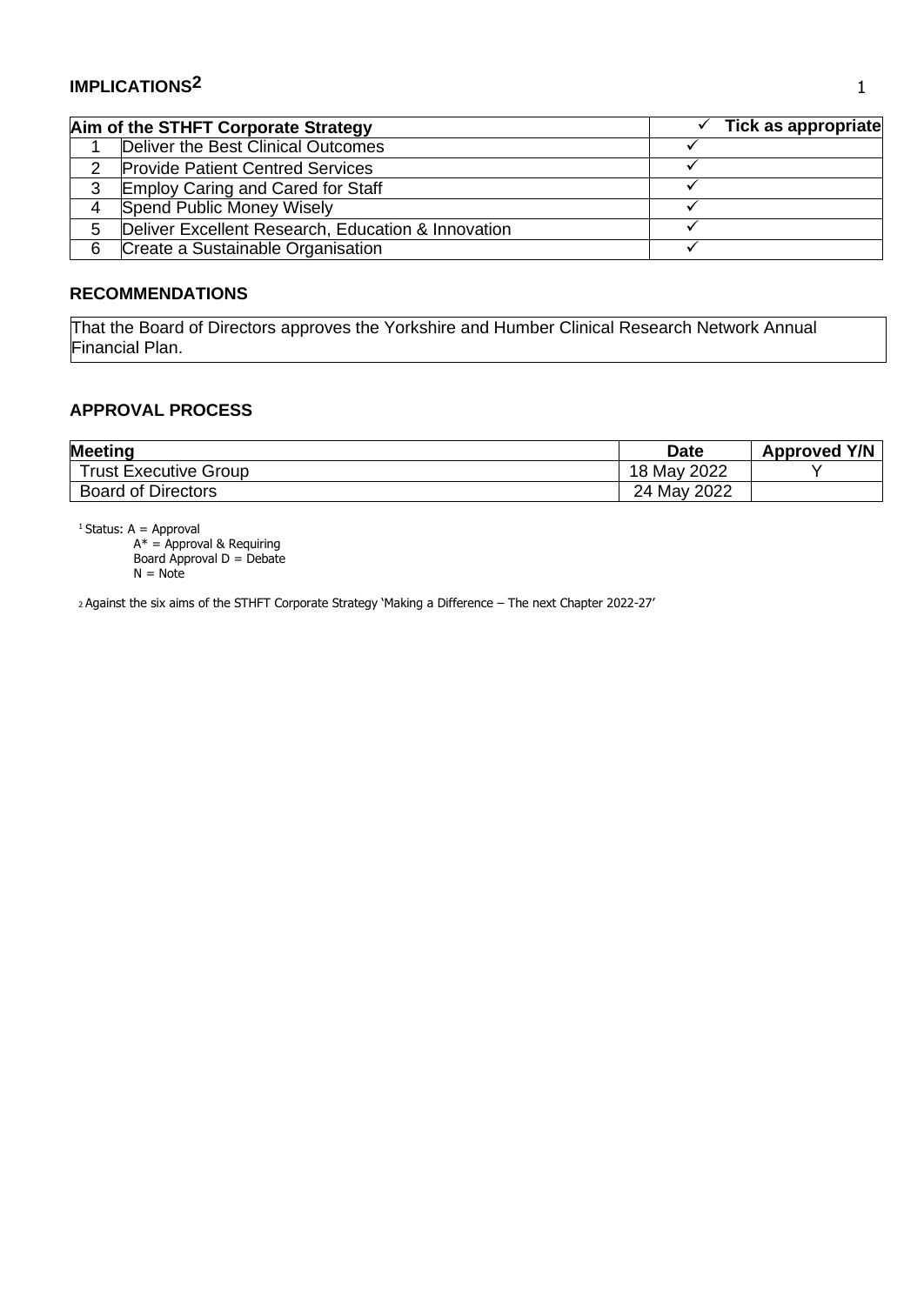#### **CLINICAL RESEARCH NETWORK YORKSHIRE AND HUMBER ANNUAL FINANCIAL PLAN 2022/23**

#### **1. INTRODUCTION**

- 1.1. CRN Yorkshire and Humber (CRN Y&H) is required to produce an Annual Financial Plan (AFP) and to submit this to the CRN Coordinating Centre (CRNCC) via the NIHR CRN Finance Tool.
- 1.2. The Partnership Group is required each year to support and make recommendations to the LCRN Executive Group in respect of their formal approval of the CRN Y&H AFP prior to submission to the Host Organisation for final ratification.
- 1.3. The 2022/23 AFP is considered in some detail in the subsequent sections of the report as follows:

| Section               | <b>Financial Plan Element</b>                                                                                                                         |
|-----------------------|-------------------------------------------------------------------------------------------------------------------------------------------------------|
| 2<br>3<br>4<br>5<br>6 | 2022/23 Funding Allocation<br><b>Planning Process</b><br>Funding models<br><b>Financial Plan Summary</b><br><b>Risks and Mitigation</b><br>Conclusion |
| 8                     | Recommendations                                                                                                                                       |

## **2. 2022/23 NATIONAL AND REGIONAL FUNDINGALLOCATION**

- 2.1. The NIHR CRN funding from the Department of Health and Social Care (DHSC) for 2022/23 is £312,292,370, excluding top sliced funding, the Excess Treatments Costs (ETCs) allocation and Public Health Prevention Research Funding. This figure takes into account the additional funding provided in 2021/22 of £30m, designed to help alleviate known cost pressures during the financial year, recommencing/enhanced recruitment to Priority Level 2 studies, delivery of vaccine, Urgent Public Health (UPH) and non-UPH studies during 2021/22 and the Transformation of Research Delivery funding.
- 2.2. As in previous years an element of the total funding available is top sliced to support national initiatives such as CRN National Specialty Leadership posts and the Chemotherapy Pharmacy Advisory Service (CPAS).
- 2.3. As per 2021/22, funding has been allocated and ring-fenced for the Transformation of Research Delivery. This element of funding has been awarded to the LCRNs to build a new workforce - a 'CRN Direct Delivery Team' - in each LCRN with the flexibility,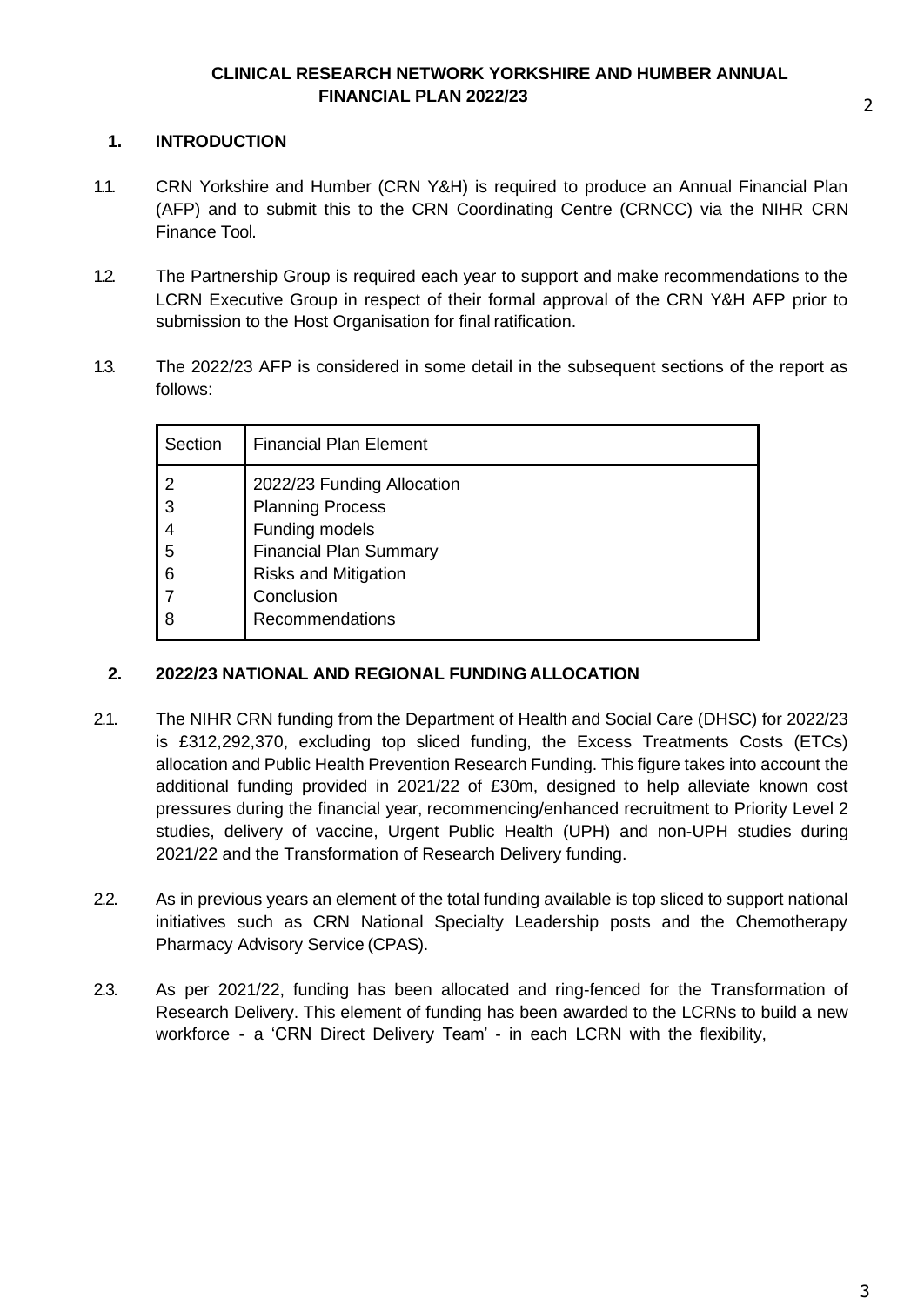capability and capacity to deliver research studies across a broader range of settings, particularly outside of hospital settings.

- 2.4. A minimum of 2% of the 2022/23 funding allocation has been allocated to expand research to under-served regions and communities with major health needs. Allocation of this funding reflects the need to provide equitable access to research opportunities for under-served communities as a collective national priority enabled at a local level across all the regional networks. This expansion is a key component of Best Research for Best Health: The Next Chapter and includes targeting areas of high prevalence/incidence which the CRNCC has previously included in the Local Clinical Research Network (LCRN) funding model as 'Targeting Health Needs'.
- 2.5. CRN Y&H has been allocated £28,253,591, excluding top sliced funding, the Excess Treatments Costs (ETCs) allocation and Public Health Prevention Research Funding. Please see Appendix 1 for a breakdown of all 15 LCRN allocations, and allocations by funding stream.
- 2.6. CRN Y&H has ring-fenced £517k of its total allocation for 2022/23 for network priorities and initiatives to meet the health needs of the local population. This is retained at the same levels as 2020/21 and 2021/22.
- 2.7. The challenge for 2022/23 is to continue to manage the impacts of the UPH and vaccine studies whilst managing delivery to new studies entering the NIHR CRN Portfolio, as well as managing increasing national and regional priorities, as highlighted above.
- 2.8. This will need to be done whilst maintaining performance against the national performance indicators, yet to be confirmed.

## **3. PLANNING PROCESS**

- 3.1. TheAFP has been prepared by the senior leadership team at CRN Y&H.
- 3.2. The planning process identifies funding allocations across multiple categories and dovetails the categorisation in the NIHR CRN Finance Tool.
	- **I. Central Network Funding This includes:** 
		- − LCRN leadership (including clinical leadership)
		- − LCRN core business (business information, workforce, communications, Patient and Public Involvement and Engagement (PPIE), projects management and administrative support)
		- − Non-clinical Research Delivery (includes study support service staff, research delivery managers and deputy research delivery managers)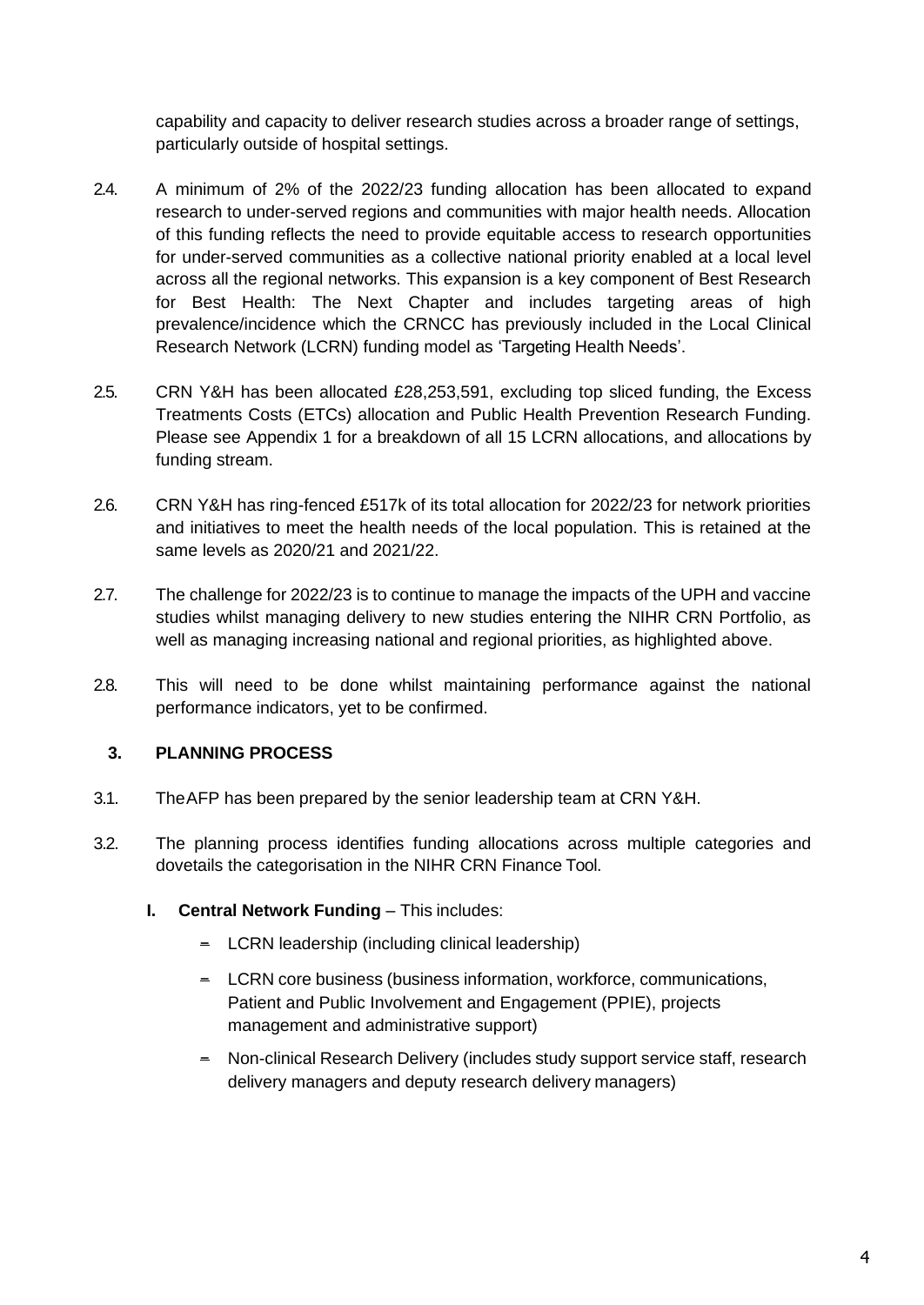- − Agile Research Team allocated to those Partners which host staff within the Agile Research Team and who support research delivery across the Network
- − Non-pay activities associated with CRN Y&H core business and staff.
- **II. Host Corporate Support Services**  To support the cost to the Host Trust in executing its responsibilities as defined in the NIHR Performance and Operating Framework and the DHSC/Host Organisation Contract. This also includes hosting costs for other Trusts that employ CRN Y&H core team members (Leeds Teaching Hospitals, York Teaching Hospitals, Humber Teaching NHS Foundation Trust). A review of all Host Corporate Support Services costs has been undertaken, to support greater consistency and transparency for those Trusts. A provision has been made for this as part of the AFP planning process and all allocations are expected to be agreed in Q1 2022/23.
- **III. Contingency** Funding that has yet to be allocated and is usually assigned to support unknown expenditure occurrences in year. It is anticipated that this will support any new national priorities, work to support collaborations across our Integrated Care Systems (ICSs) and Unblocking the Blocks bids.
- **IV.** Partner Organisation Core Delivery Funding Allocated to support the research delivery activities of non-commercial NIHR CRN Portfolio studies, across NHS Trusts, primary care and non-NHS providers.
- **V. Ring fenced funding**
	- **Strategic** CRN Y&H has ring-fenced £517k to support projects and initiatives to better support access to research to meet local population health needs.
	- **Transformation of research delivery** CRN Y&H has an allocation of £909k to expand research delivery into a broader range of settings, supported by an expanded flexible workforce (Direct Delivery Team).
	- **Targeting underserved communities**  CRN Y&H is expected to allocate a minimum of £565k to provide equitable access to research opportunities for under-served communities, and those with major health needs.

## **VI. Additional funding elements**

- **ETCs management** £94k to support the national CCG ETC payment system.
- **Public Health Prevention Research**  £77.3k funding to support the time of a Director of Public Health and an embedded Local Authority researcher post.

## **4. FUNDING MODELS TO PARTNER ORGANISATIONS**

4.1. Prior to the commencement of the 2021/22 financial year, CRN Y&H established a regional Funding Working Group with representatives from an Acute and Mental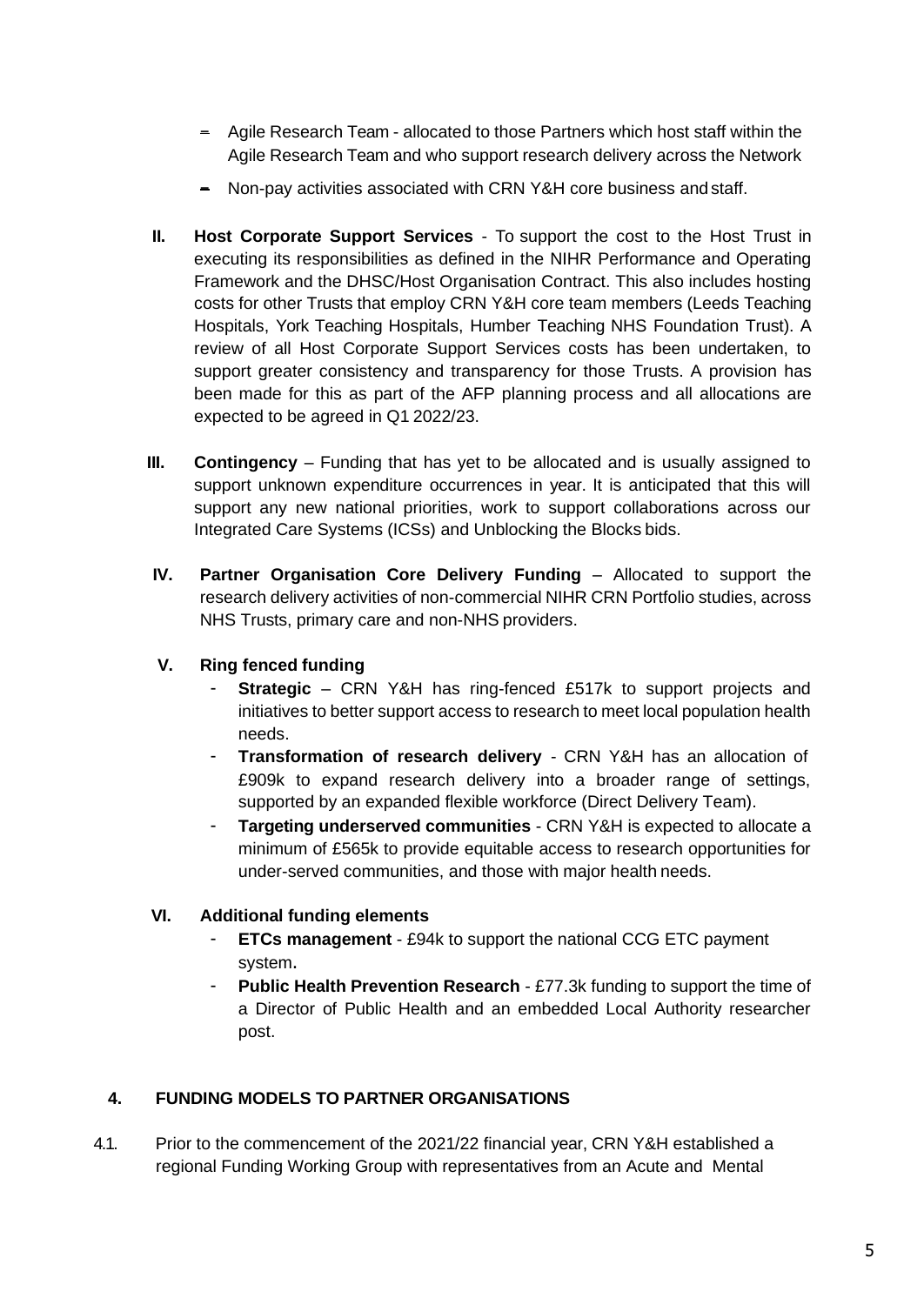Health Trust for each of the three ICSs covered by CRN Y&H. In addition, the membership also included the CRN Y&H Local Specialty Lead for Primary Care, General Practice representation and Patient and Public Involvement and Engagement colleagues. Clinical and strategic leadership was provided from two clinicians across the region.

The primary objective of the Group was to consider the funding distribution models for Partners, taking into consideration the broader regional strategic and clinical research priorities of the Yorkshire and Humber region for patient benefit.

- 4.2. In 2020/21, this Group's objectives were to develop recommendations for the allocation of NIHR CRN funding to a) Category A Partner Organisations i.e. Trusts across the region and b) develop a model for the distribution of funding to primary care and non-NHS Partners.
- 4.3. It was agreed that the approved model for Category A Partners in 2021/22 would be retained into 2022/23. Please see Appendix 2 for details of the Category A model and Appendix 3 for details of funding allocations.
- 4.4. For Category B/C Partners, funding is allocated based on individual sites or groups of providers/practices submitting a strategic business case based on the NIHR CRN Portfolio studies they already are, or are intending to deliver, including forecast targets for each study and a proposal for a funding contribution for primary care infrastructure. A provision for Service Support Costs is also provided. Finally, a new Primary and Community Care Group has been established incurring support costs.

## **5. FINANCIAL PLAN SUMMARY**

- 5.1. CRN Y&H has drawn up a balanced plan for the 2022/23 financial year. The AFP is detailed below in Table 1. This follows the structure as per the national funding allocations and the NIHR CRN Finance Tool for ease. For comparative data please refer to Appendix 4.
- 5.2. The plan is set at 2021/22 pay levels for CRN Y&H core network staff, inclusive of superannuation at 14.38% and NI rates to include the 1.25% increase which takes effect from April 2022. The plan excludes the central government supported superannuation increase of 6.3%, which the CRNCC has confirmed will continue to be supported centrally for 2022/23.
- 5.3. A provision to fund the compound additional cost of a 2% pay award has been retained to support pay increases for all CRN Y&H core network staff in2022/23.
- 5.4. It is expected that Partners will fund any pay uplift and the 1.25% increase in NI rates for their own delivery and research management and set up staff from their allocations.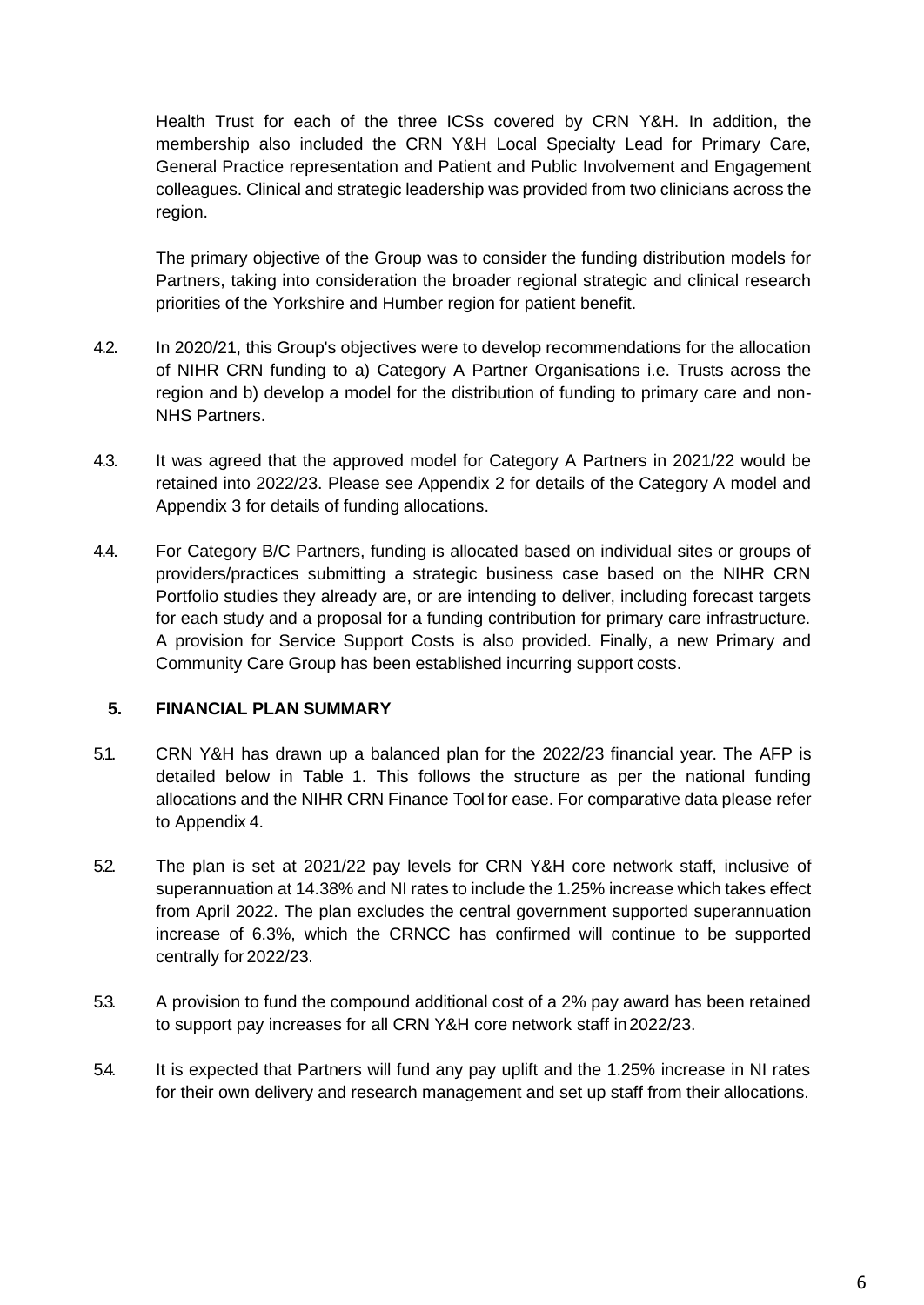| <b>Funding Category</b>                               | <b>Forecast spend</b><br>(E) |  |  |  |
|-------------------------------------------------------|------------------------------|--|--|--|
| <b>Top sliced funding</b>                             |                              |  |  |  |
| 1. Top sliced                                         | £274,712                     |  |  |  |
| <b>LCRN Hosting and Delivery</b>                      |                              |  |  |  |
| 2. Host Corporate Support                             | £358,697                     |  |  |  |
| 3. LCRN Leadership                                    | £639,493                     |  |  |  |
| 4. LCRN Core Business                                 | £1,202,858                   |  |  |  |
| 5. Research Delivery (non-clinical)                   | £1,171,134                   |  |  |  |
| 6. Nurses and Midwives (ART)                          | £1,001,742                   |  |  |  |
| 7. Practitioners (ART)                                | £137,617                     |  |  |  |
| 8. Non staff costs                                    | £510,661                     |  |  |  |
| 9. Contingency                                        | £185,669                     |  |  |  |
| 10. Vacancy Factor                                    | $-£124,030$                  |  |  |  |
| <b>Partner Organisation Research Delivery Funding</b> |                              |  |  |  |
| 11. PO Funded Delivery                                | £20,328,044                  |  |  |  |
| a. PO Funded Delivery                                 | £19,852,155                  |  |  |  |
| b. Cost Pressures                                     | £475,889                     |  |  |  |
| 12. PC/non-NHS Costs                                  | £962,994                     |  |  |  |
| a. SSC                                                | £150,000                     |  |  |  |
| b. PC infrastructure / Stg Group                      | £570,000                     |  |  |  |
| c. Contingency funding for SSCs (high-cost studies)   | £60,000                      |  |  |  |
| d. Strategic/PC Bids                                  | £182,994                     |  |  |  |
| <b>Ring fenced funding</b>                            |                              |  |  |  |
| 13. Strategic projects                                | £530,489                     |  |  |  |
| 14. Transformation of Delivery                        | £909,091                     |  |  |  |
| a. Direct Delivery Team                               | £502,022                     |  |  |  |
| b. Strategic/Clinical Leadership                      | £150,000                     |  |  |  |
| c. Non-staff costs inc. training                      | £100,075                     |  |  |  |
| d. Bids/Strategic Projects                            | £157,025                     |  |  |  |
| 15. Targeting underserved communities                 | £533,133                     |  |  |  |
| a. Research Delivery - Medical                        | £33,200                      |  |  |  |
| b. Non-staff costs                                    |                              |  |  |  |
| c. Bids/Strategic Projects                            | £499,933                     |  |  |  |
| 16. PH Prevention Research Funding                    | £77,269                      |  |  |  |
| <b>Total (Excluding Top sliced/PH Prevention)</b>     | £28,347,591                  |  |  |  |

Table 1: Forecast budgets by funding category 2022/23

## **6. RISKS AND MITIGATION**

- 6.1. As in previous years the risks in managing inflationary costs and maintaining financial stability across Partners has been an issue. Arising in-year underspends and careful management of vacancies will help mitigate against this.
- 6.2. The expansion of the NIHR CRN Portfolio to support broader priorities into Social Care, Public Health and non NHS settings and the requirement to address research gaps in areas of disease prevalence and deprivation across the region will continue in 2022/23. Funding for strategic initiatives, transformation of research delivery and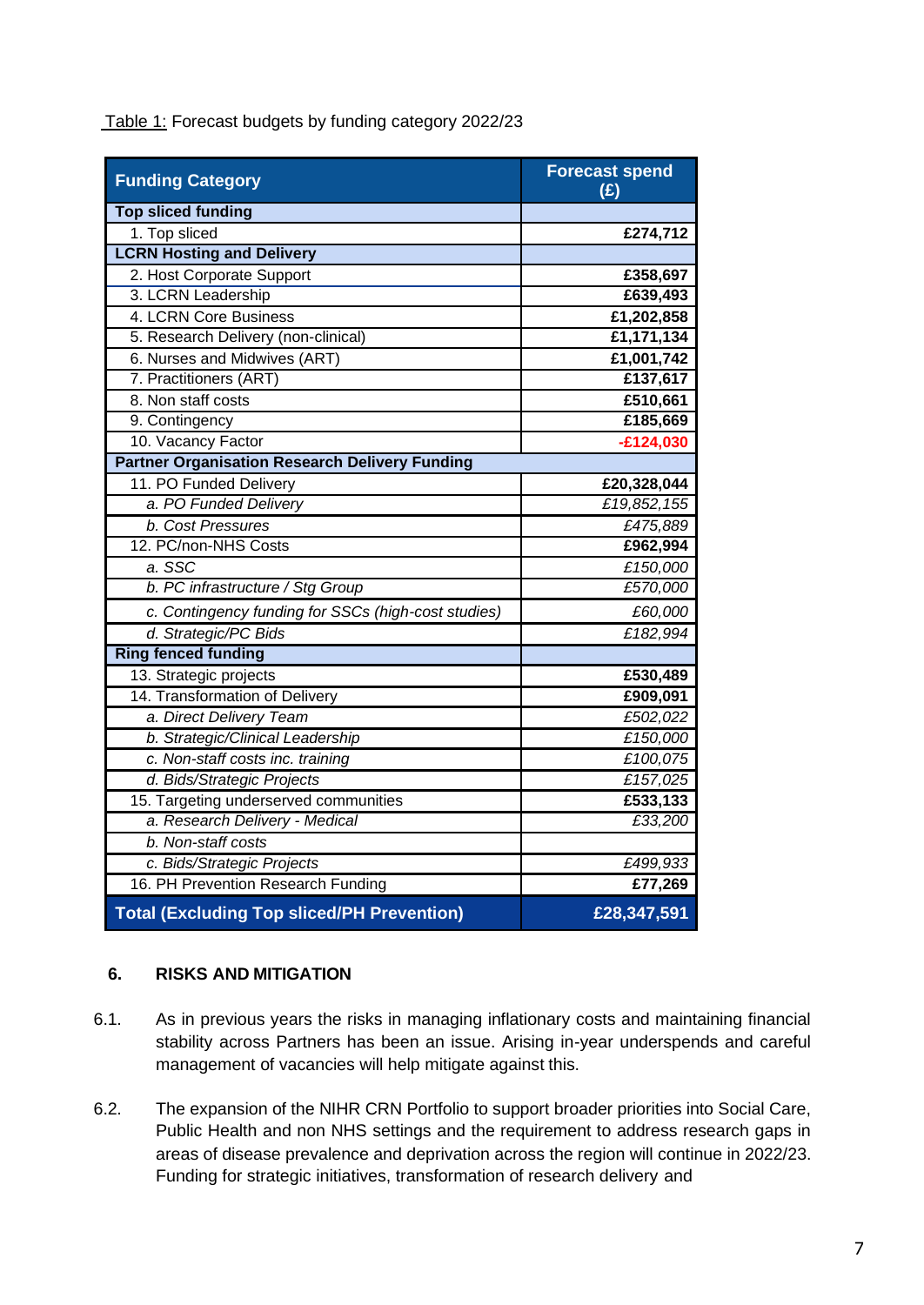targeting underserved communities will enable these business areas of need to be addressed.

- 6.3. The funding models have been retained into 2022/23 however there remain some inequities. Strategic funding to support capacity and capability has been offset to support this for 2022/23.
- 6.4. The employer's superannuation included across all AfC posts remains at 14.38%. This excludes the central government supported superannuation increase of 6.3%. The CRNCC has confirmed for 2022/23 this process is to continue to be supported centrally. It is unclear for future years, from 2022/23 if the uplift to the LCRN income stream is being provided to support this gross pay cost increase once the uplift has been applied to NHS organisation contract baselines.
- 6.5. A vacancy factor of 2% has been incorporated into the AFP for the central network team and Agile Research Team / Direct Delivery Team posts. This was calculated based on an estimation of realistic appointment dates to current vacant posts (22.0WTE). The risk of not achieving these savings is minimal due to the current calculation being based on known vacancies at the start of 2022/23.
- 6.6. CRN Y&H has a portion of the top sliced strategic budget already pre-committed. Inyear commitments will be identified with remaining balances being recycled to support arising cost pressures and mitigation of risks.
- 6.7. Monthly monitoring of expenditure against the AFP will be undertaken to ensure all monies are released as early as possible to support further strategic investments and 'unblocking the blocks' requests.
- 6.8. Due to the large number of current vacancies in the Agile Research Team / Direct Delivery Team there is a risk of potential underspends arising in 2022/23 if these are not recruited to when projected. There will need to be careful management of budget in this area to allow funds to be recycled to support other cost pressures that may arise and mitigate risks.
- 6.9. The CRN Y&H Leadership team will continue to manage and monitor performance across Partners and ensure central budgets are managed to meet national requirements and metrics.

## **7. CONCLUSION**

7.1. CRN Y&H has a balanced Financial Plan for the year 2022/23.

## **8. RECOMMENDATION**

- 8.1. The Board of Directors is asked to:
	- Note the challenging environment facing the Network over the forthcomingyear.
	- That the Board of Directors approves the Yorkshire and Humber Clinical Research Network Annual Financial Plan.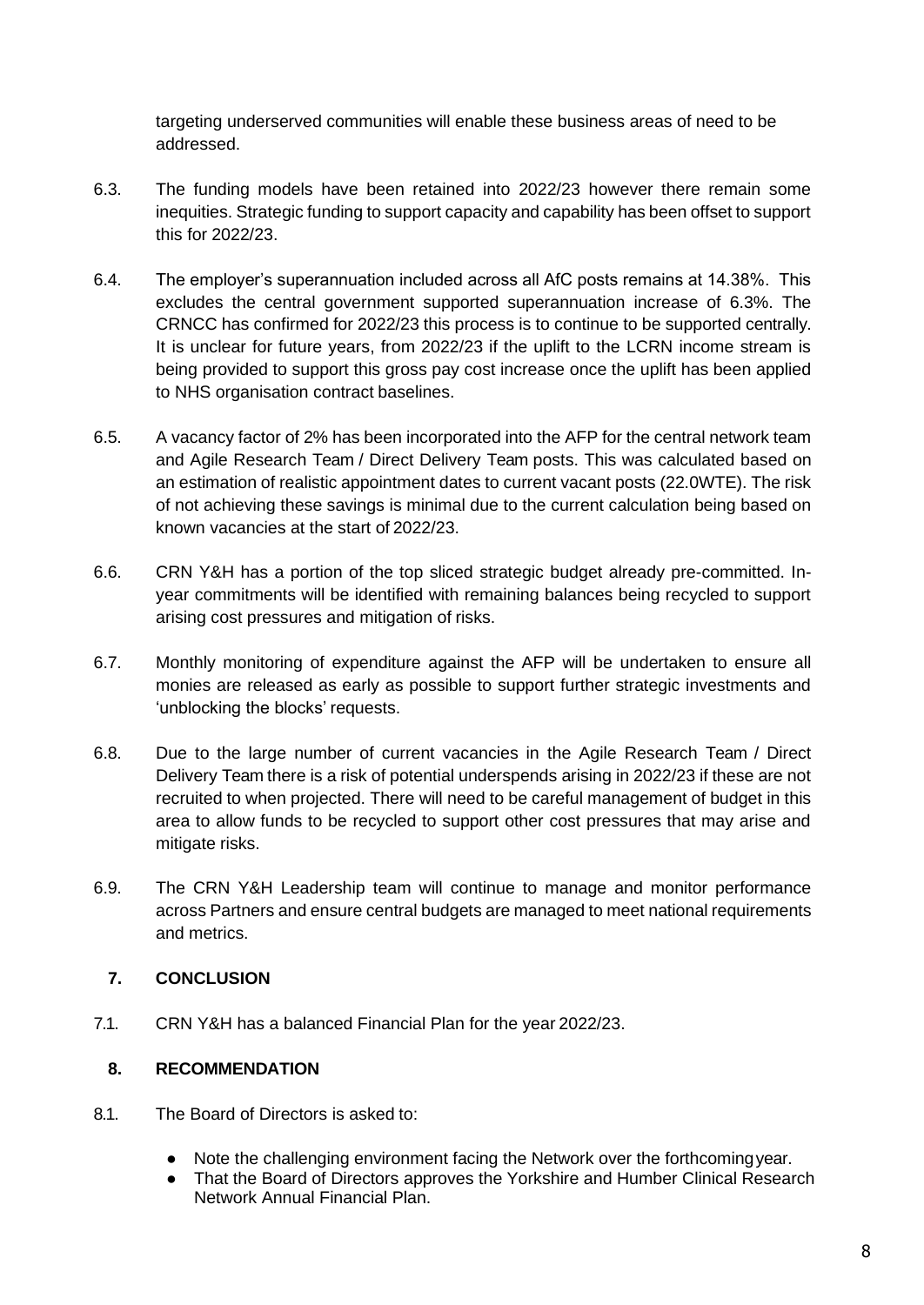# **Appendix 1: LCRN Funding Allocations 2022/23**

| <b>LCRN</b>                      | 2022/23 Core<br><b>Allocation</b><br>(excl<br><b>Top-sliced and</b><br><b>ETC Service</b><br>Funding) | <b>ETC</b><br><b>Service</b><br><b>Funding</b> | <b>Public</b><br><b>Health</b><br><b>Prevention</b><br>Research<br><b>Funding</b> * | <b>Total pre</b><br>top-sliced | <b>RTTQA</b> | <b>NSL</b> | <b>Pharmacy</b><br><b>Formulations</b> | <b>Total of</b><br>top-sliced | <b>Total Allocation</b> | Transformat<br>ion of<br><b>Research</b><br><b>Delivery</b> | <b>Targeting</b><br><b>Underserved</b><br><b>Communities</b><br>(minimum<br>spend) |
|----------------------------------|-------------------------------------------------------------------------------------------------------|------------------------------------------------|-------------------------------------------------------------------------------------|--------------------------------|--------------|------------|----------------------------------------|-------------------------------|-------------------------|-------------------------------------------------------------|------------------------------------------------------------------------------------|
| East Midlands                    | £23,096,938                                                                                           | £79,000                                        | £77,269                                                                             | £23,253,207                    |              | £20,234    |                                        | £20,234                       | £23,273,441             | £909,091                                                    | £461,939                                                                           |
| Eastern                          | £20,988,602                                                                                           | £89,000                                        | £77,269                                                                             | £21,154,871                    | £1,293,349   | £96,968    |                                        | £1,390,317                    | £22,545,188             | £909,091                                                    | £419,772                                                                           |
| <b>Greater Manchester</b>        | £20,571,350                                                                                           | £83,000                                        | £77,270                                                                             | £20,731,620                    |              | £80,000    |                                        | £80,000                       | £20,811,620             | £757,576                                                    | £411,427                                                                           |
| Kent, Surrey and Sussex          | £15,982,245                                                                                           | £62,000                                        | £87,510                                                                             | £16,131,755                    |              |            |                                        | £0                            | £16,131,755             | £909,091                                                    | £319,645                                                                           |
| North East and North Cumbria     | £19,976,510                                                                                           | £83,000                                        | £77,269                                                                             | £20,136,779                    |              | £45,500    |                                        | £45,500                       | £20,182,279             | £833,333                                                    | £399,530                                                                           |
| <b>North Thames</b>              | £30,801,901                                                                                           | £136,000                                       | £87,510                                                                             | £31,025,411                    |              | £72,468    |                                        | £72,468                       | £31,097,879             | £833,333                                                    | £616,038                                                                           |
| <b>North West Coast</b>          | £17,534,330                                                                                           | £52,000                                        | £77,269                                                                             | £17,663,599                    |              | £49,734    | £26,682                                | £76,416                       | £17,740,015             | £833,333                                                    | £350,687                                                                           |
| North West London                | £15,237,013                                                                                           | £92,000                                        | £87,510                                                                             | £15,416,523                    |              | £29,638    |                                        | £29,638                       | £15,446,161             | £757,576                                                    | £304,740                                                                           |
| South London                     | £27,200,621                                                                                           | £146,000                                       | £87,510                                                                             | £27,434,131                    |              | £98,042    | £25,790                                | £123,832                      | £27,557,963             | £757,576                                                    | £544,012                                                                           |
| South West Peninsula             | £12,741,451                                                                                           | £44,000                                        | £77,269                                                                             | £12,862,720                    |              | £65,734    |                                        | £65,734                       | £12,928,454             | £833,333                                                    | £254,829                                                                           |
| Thames Valley and South Midlands | £17,622,915                                                                                           | £91,000                                        | £77,269                                                                             | £17,791,184                    |              | £36,234    |                                        | £36,234                       | £17,827,418             | £757,576                                                    | £352,458                                                                           |
| Wessex                           | £19,554,752                                                                                           | £78,000                                        | £77,269                                                                             | £19,710,021                    |              |            |                                        | £0                            | £19,710,021             | £833,333                                                    | £391,095                                                                           |
| <b>West Midlands</b>             | £28,341,029                                                                                           | £92,000                                        | £77,269                                                                             | £28,510,298                    |              | £49,734    |                                        | £49,734                       | £28,560,032             | £909,091                                                    | £566,821                                                                           |
| West of England                  | £14,389,122                                                                                           | £70,000                                        | £77,269                                                                             | £14,536,391                    |              | £42,811    |                                        | £42,811                       | £14,579,202             | £757,576                                                    | £287,782                                                                           |
| Yorkshire and Humber             | £28,253,591                                                                                           | £94,000                                        | £77,269                                                                             | £28,424,860                    |              | £274,712   |                                        | £274,712                      | £28,699,572             | £909,091                                                    | £565,072                                                                           |
| <b>Total</b>                     | £312,292,370                                                                                          | £1,291,000                                     | £1,200,000                                                                          | £314,783,370                   | £1,293,349   | £961,809   | £52,472                                | £2,307,630                    | £317,091,000            | £12,500,000                                                 | £6,245,847                                                                         |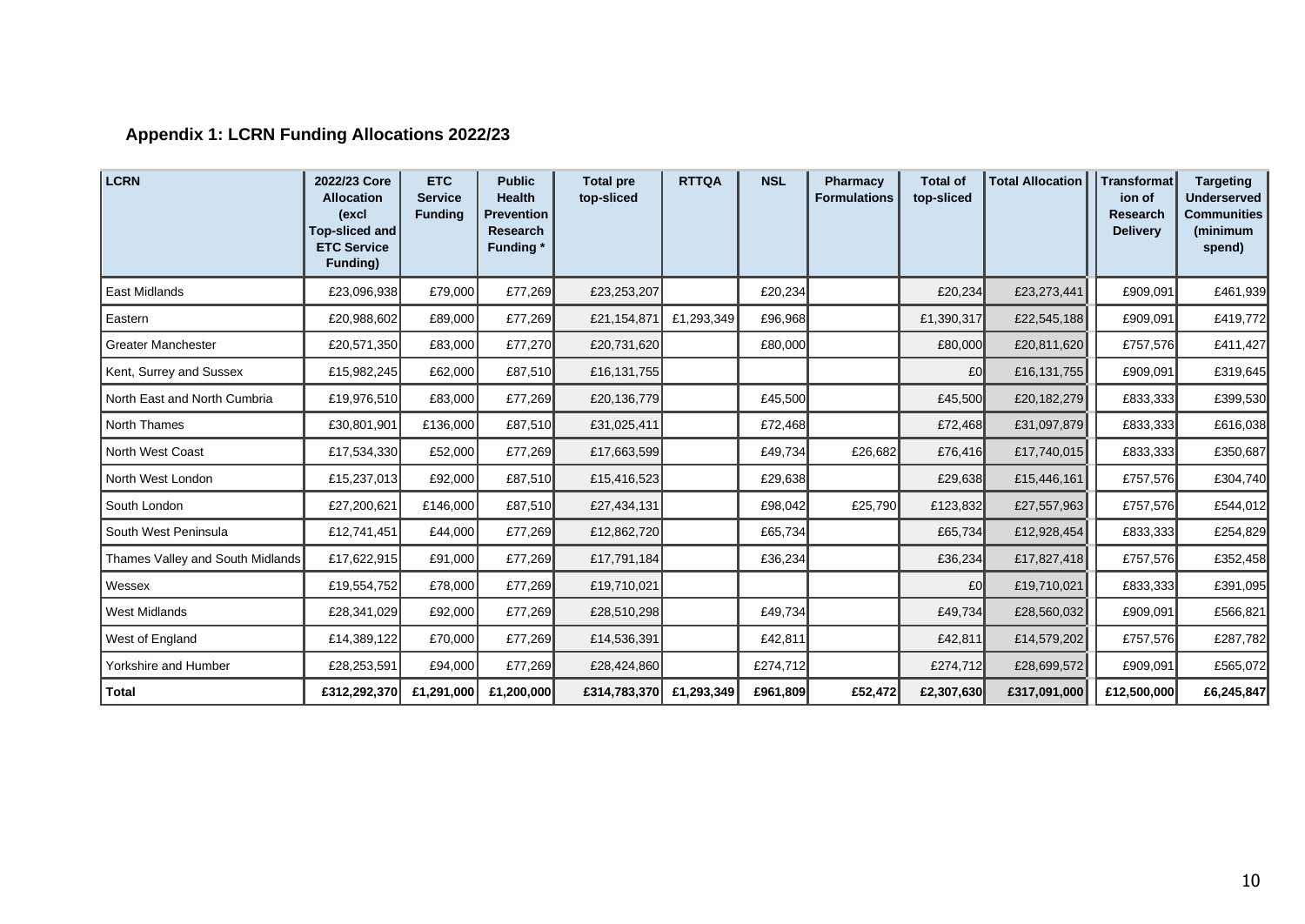#### **Appendix 2 Category A Funding Distribution Model**

- a. The local funding distribution model to Category A Partner Trusts in the region proposed by the group is based on a number of key principles:
	- Retain a top sliced funding amount of 2% aimed at targeting regional health needs & clinical priorities
	- Utilise performance data for two full years (2018/19 and 2019/20), designed to minimise year on year fluctuations in performance
	- Increase a performance related element from 5% (2020/21) to 10% (2021/22) which still provides some degree of stability and adjusts for past performance
	- Base the performance related element on HLO 1 and HLO 2a and 2b performance with a 50:50 split.
	- Remove the previous Cap & Collar limit that was included in the model in previous years.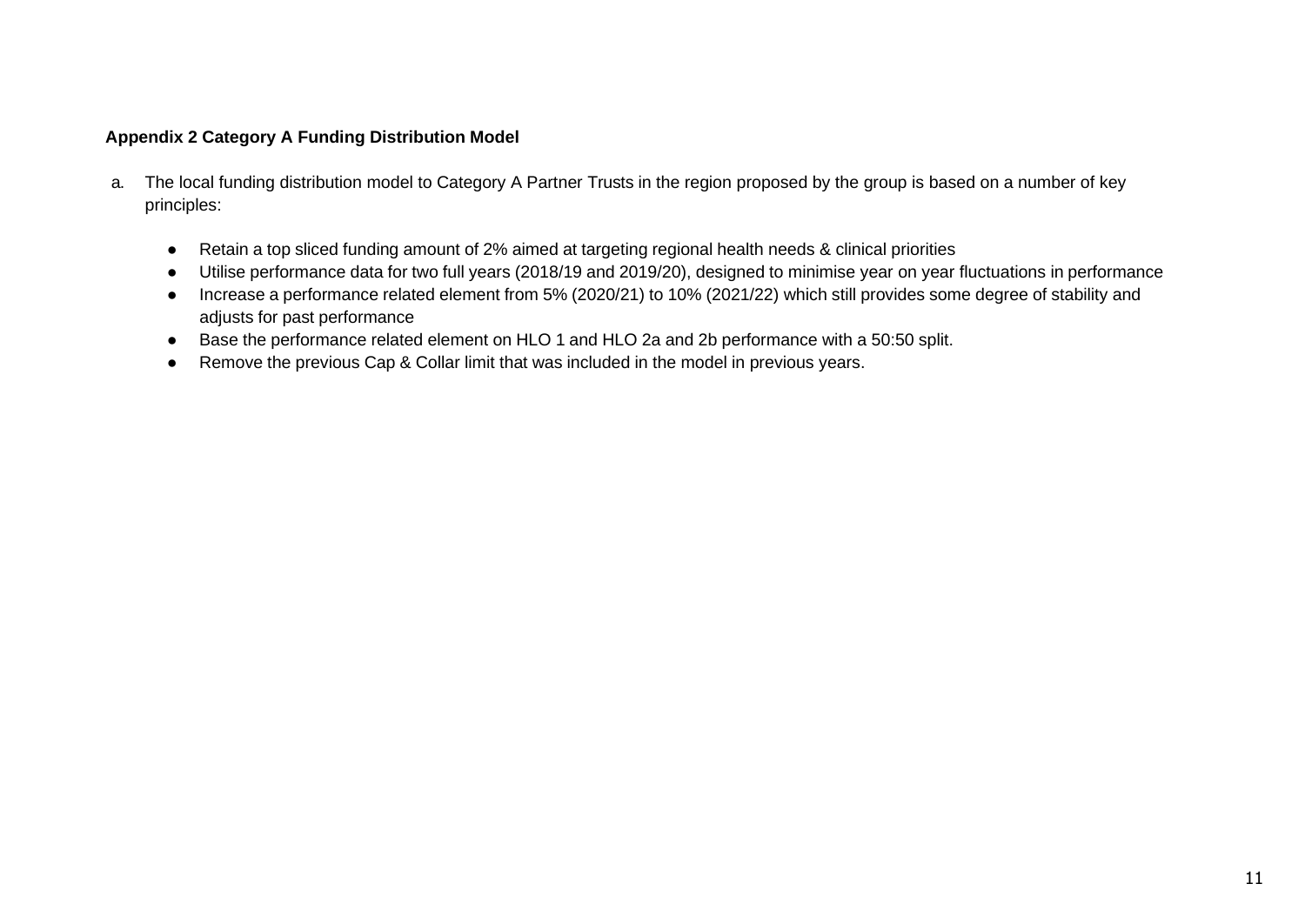| <b>Acute &amp; Teaching Trusts</b>                      | £12,034,425 |  |  |
|---------------------------------------------------------|-------------|--|--|
| <b>Bradford Teaching Hospitals NHS Foundation Trust</b> | £1,926,473  |  |  |
| Leeds Teaching Hospitals NHS Trust                      | £5,161,434  |  |  |
| Sheffield Teaching Hospitals NHS Foundation Trust       | £3,645,837  |  |  |
| York Teaching Hospital NHS Foundation Trust             | £1,300,681  |  |  |
| <b>Specialist Trusts</b>                                | £500,828    |  |  |
| Sheffield Children's NHS Foundation Trust               | £500,828    |  |  |
| <b>Other Acute Trusts</b>                               | £5,793,034  |  |  |
| Airedale NHS Foundation Trust                           | £428,462    |  |  |
| <b>Barnsley Hospital NHS Foundation Trust</b>           | £280,605    |  |  |
| Calderdale and Huddersfield NHS Foundation Trust        | £753,968    |  |  |
| Doncaster and Bassetlaw Teaching Hospitals NHS FT       | £412,710    |  |  |
| Harrogate and District NHS Foundation Trust             | £781,622    |  |  |
| Hull University Teaching Hospitals NHS Trust            | £1,607,237  |  |  |
| Mid Yorkshire Hospitals NHS Trust                       | £840,522    |  |  |
| Northern Lincolnshire and Goole NHS Foundation Trust    | £444,858    |  |  |
| The Rotherham NHS Foundation Trust                      | £243,050    |  |  |
| <b>Mental Health Trusts</b>                             | £1,683,741  |  |  |
| <b>Bradford District Care NHS Foundation Trust</b>      | £333,618    |  |  |
| Humber Teaching NHS Foundation Trust                    | £363,853    |  |  |
| Leeds and York Partnership NHS Foundation Trust         | £352,718    |  |  |
| Rotherham Doncaster and South Humber NHS FT             | £214,184    |  |  |
| Sheffield Health & Social Care NHS Foundation Trust     | £230,049    |  |  |
| South West Yorkshire Partnership NHS Foundation Trust   | £189,319    |  |  |
| <b>Other Trusts</b>                                     | £316,016    |  |  |
| Leeds Community Healthcare NHS Trust                    | £190,431    |  |  |
| Yorkshire Ambulance Service NHS Trust                   | £125,585    |  |  |
| <b>Grand Total Partner Trusts</b>                       | £20,328,044 |  |  |

# **Appendix 3 Category A Partner 2022/23 Opening Allocations**